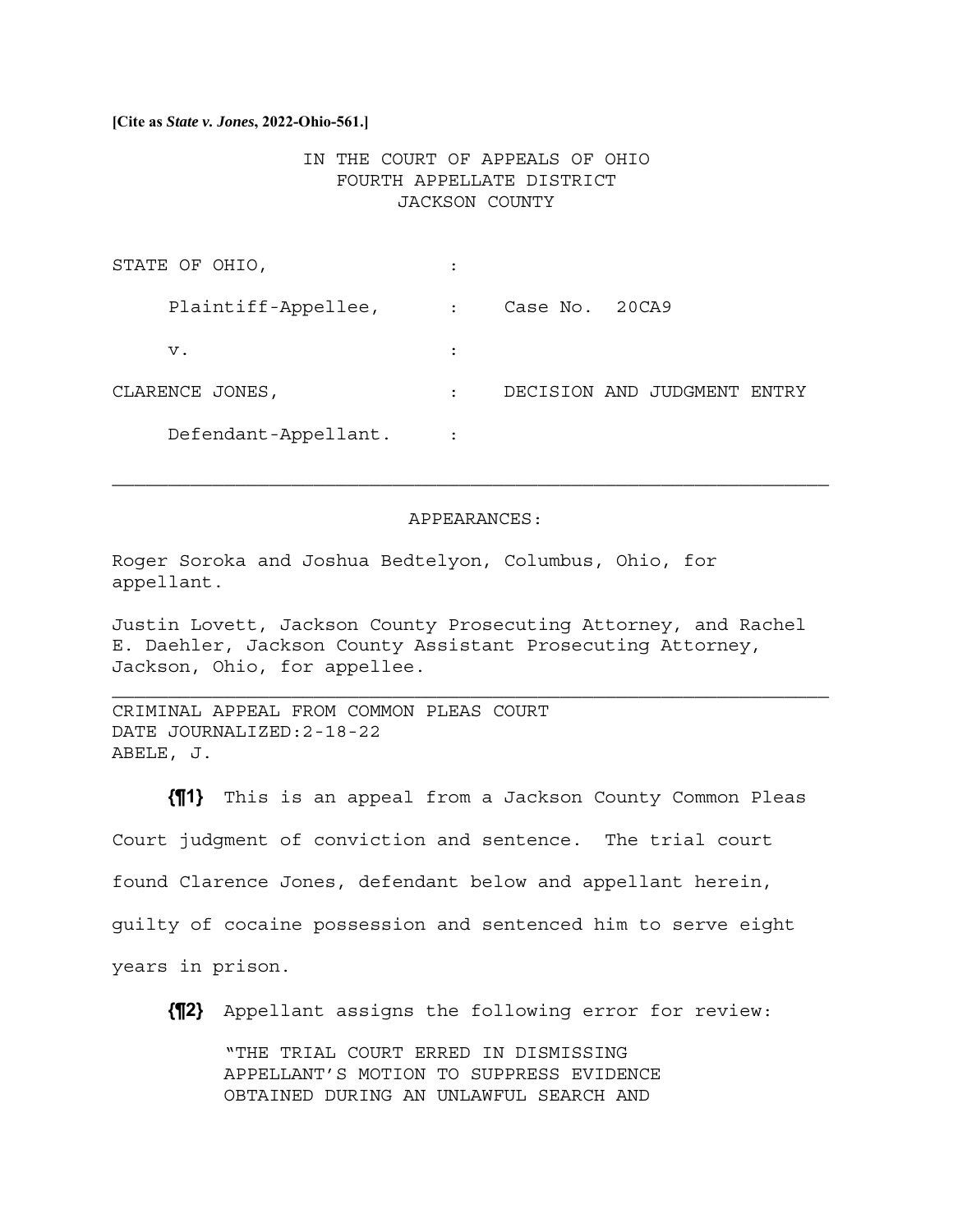SEIZURE WHICH VIOLATED APPELLANT'S FOURTH AMENDMENT RIGHTS."

**{¶3}** During an April 2018 traffic stop, Ohio State Highway Patrol Trooper Matthew Atwood discovered approximately 130 grams of cocaine in a metal box attached to the undercarriage of appellant's vehicle. A Jackson County Grand Jury later returned an indictment that charged appellant with (1) possession of cocaine, in violation of R.C. 2925.11(A); (2) trafficking in cocaine, in violation of R.C. 2925.03(A)(2); and (3) operating a vehicle with a hidden compartment, in violation of R.C. 2923.241(C). Each drug offense also included a major drug offender specification. Appellant entered not guilty pleas.

**{¶4}** On October 17, 2019, appellant filed a motion to suppress the evidence discovered during the traffic stop. In particular, appellant asserted that the trooper (1) did not have reasonable suspicion or probable cause to stop the vehicle, and (2) did not have probable cause to search the vehicle.

**{¶5}** On June 17, 2020, the trial court held a hearing to consider appellant's motion to suppress. Trooper Atwood testified that on April 18, 2018, he noticed a vehicle with a "dark window tint." Also, the vehicle's occupants appeared to lean back so far that he "couldn't see them" and that "it looked like \* \* \* a driverless car." Atwood also noted that the

2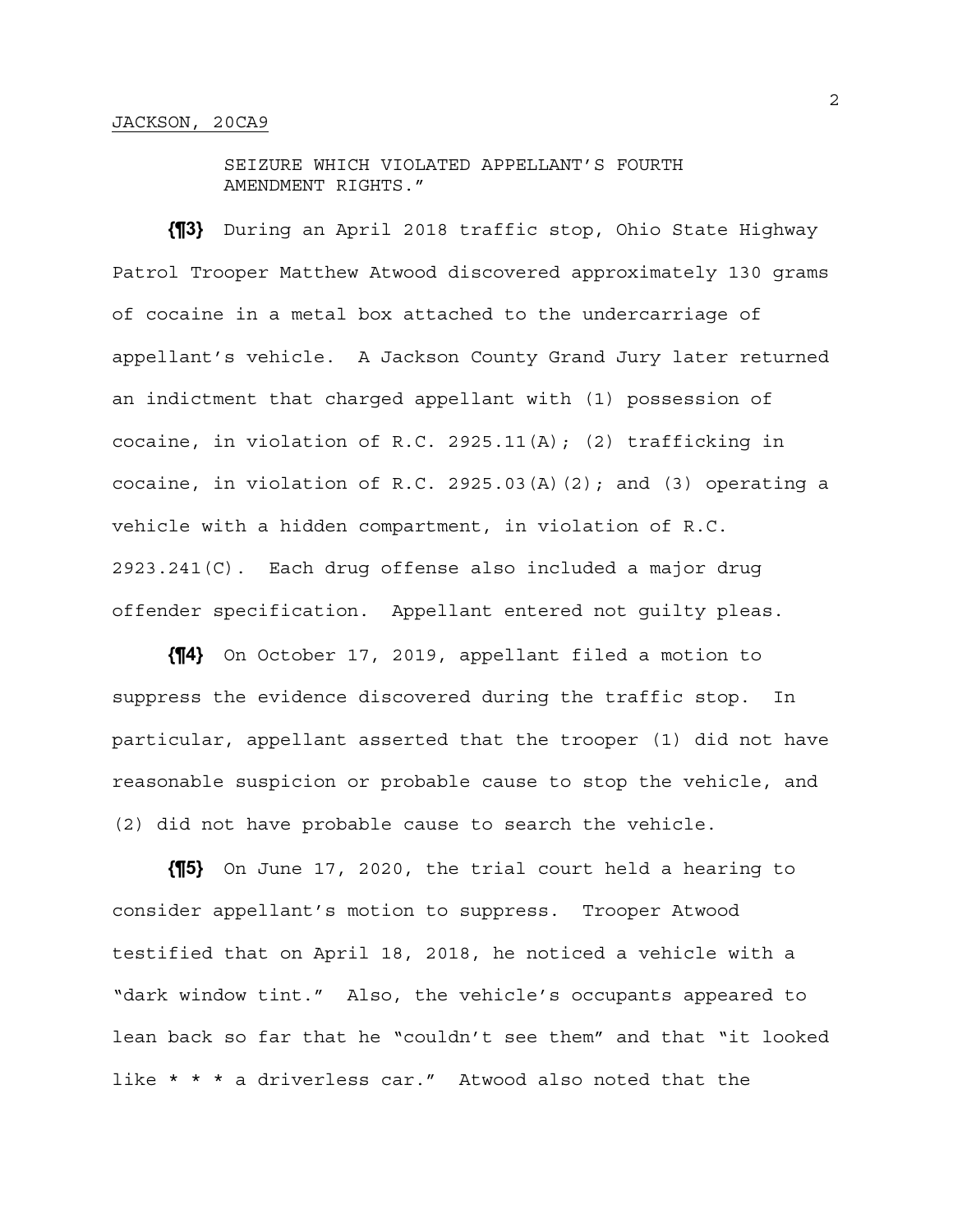vehicle slowed as it passed the trooper's parked cruiser. At that point, Atwood decided to investigate and followed the car.

**{¶6}** Trooper Atwood followed the vehicle, he noticed the vehicle again slow down and depress the brakes. At that point, Atwood observed that one brake light did not work and, based upon the missing brake light and dark window tint, he decided to stop the vehicle.

**{¶7}** When Trooper Atwood reached the vehicle, he asked the driver (appellant) for his license, registration, and insurance. Atwood noticed that appellant and the passenger both were "breathing unusually heavily" and "were shaking." Atwood explained that when appellant handed over his driver's license, his "hand was trembling" and the passenger "was starting to sweat." Atwood also stated that the passenger did not make eye contact even though the trooper stood next to him.

**{¶8}** Trooper Atwood asked appellant to exit the vehicle and to walk toward the cruiser. Atwood then performed a pat-down search and placed appellant in the back of the cruiser. After Atwood returned to the vehicle and asked the passenger for identification, that at this point the passenger's "sweat was now running down his face." The passenger indicated that he had no identification and he also "was shifting around in his seat."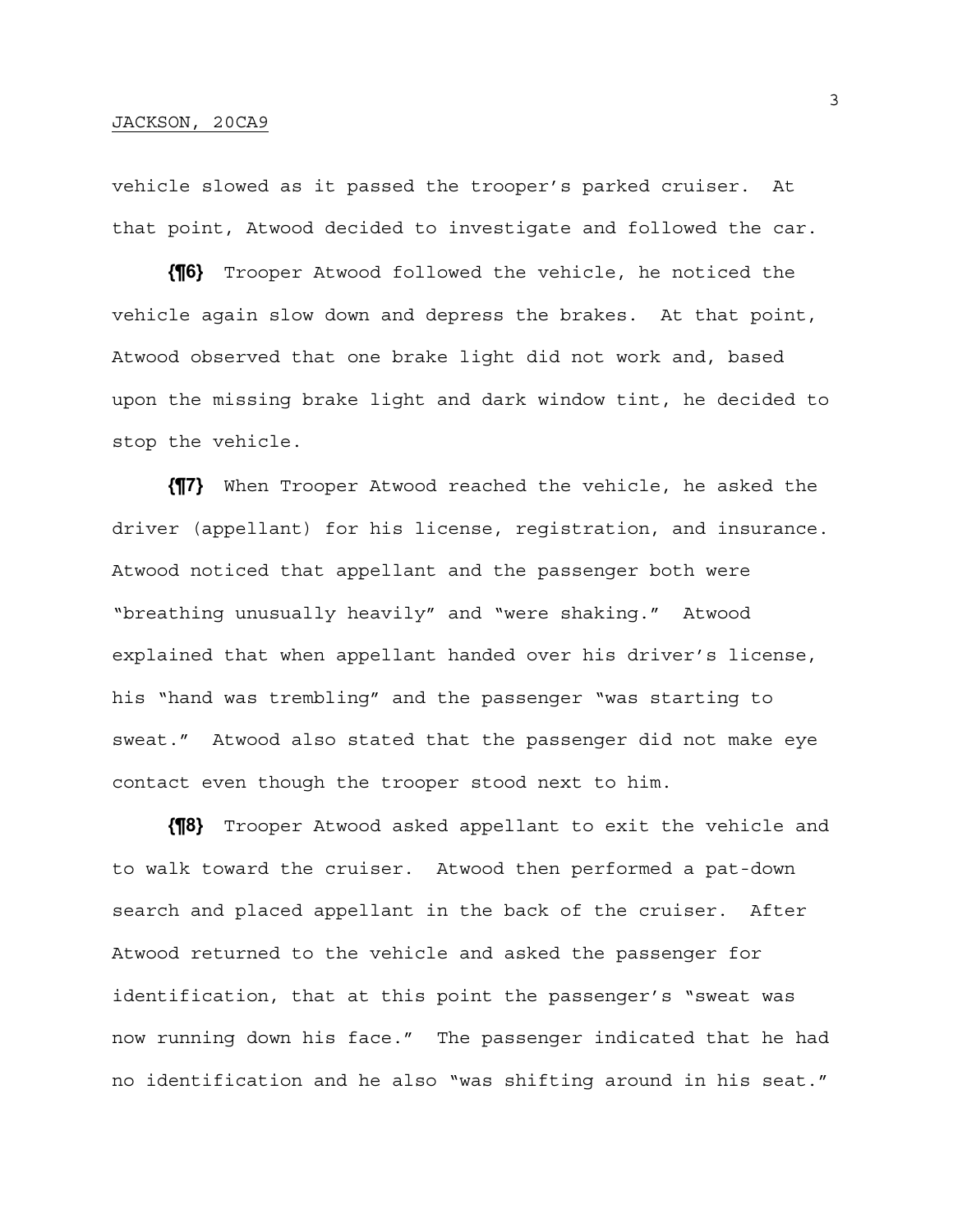## JACKSON, 20CA9

During the passenger's shifting, Atwood detected the odor of raw marijuana emanating from the vehicle.

**{¶9}** Trooper Atwood returned to his cruiser, read appellant his *Miranda* rights, and informed appellant that the trooper had detected the odor of marijuana and that he intended to search the vehicle. During the search, Atwood found a black magnetic box attached to the bottom of the vehicle that contained a sock. Inside the sock, a vacuum-sealed bag contained approximately 130 grams of crack cocaine.

**{¶10}** Trooper Atwood testified that he later measured the window tint and found that the tint provided 44% light transmission.

**{¶11}** After Trooper Atwood's testimony, the state rested. The court asked appellant's counsel whether they had "any issue with the probable cause for the stop" and appellant's counsel responded "No, Your Honor." Counsel instead agreed that the issue "is whether or not the officer had reasonable suspicion that additional criminal activity was afoot."

**{¶12}** The trial court subsequently overruled appellant's motion to suppress evidence. The court found that Trooper Atwood detected the odor of marijuana, and that the smell of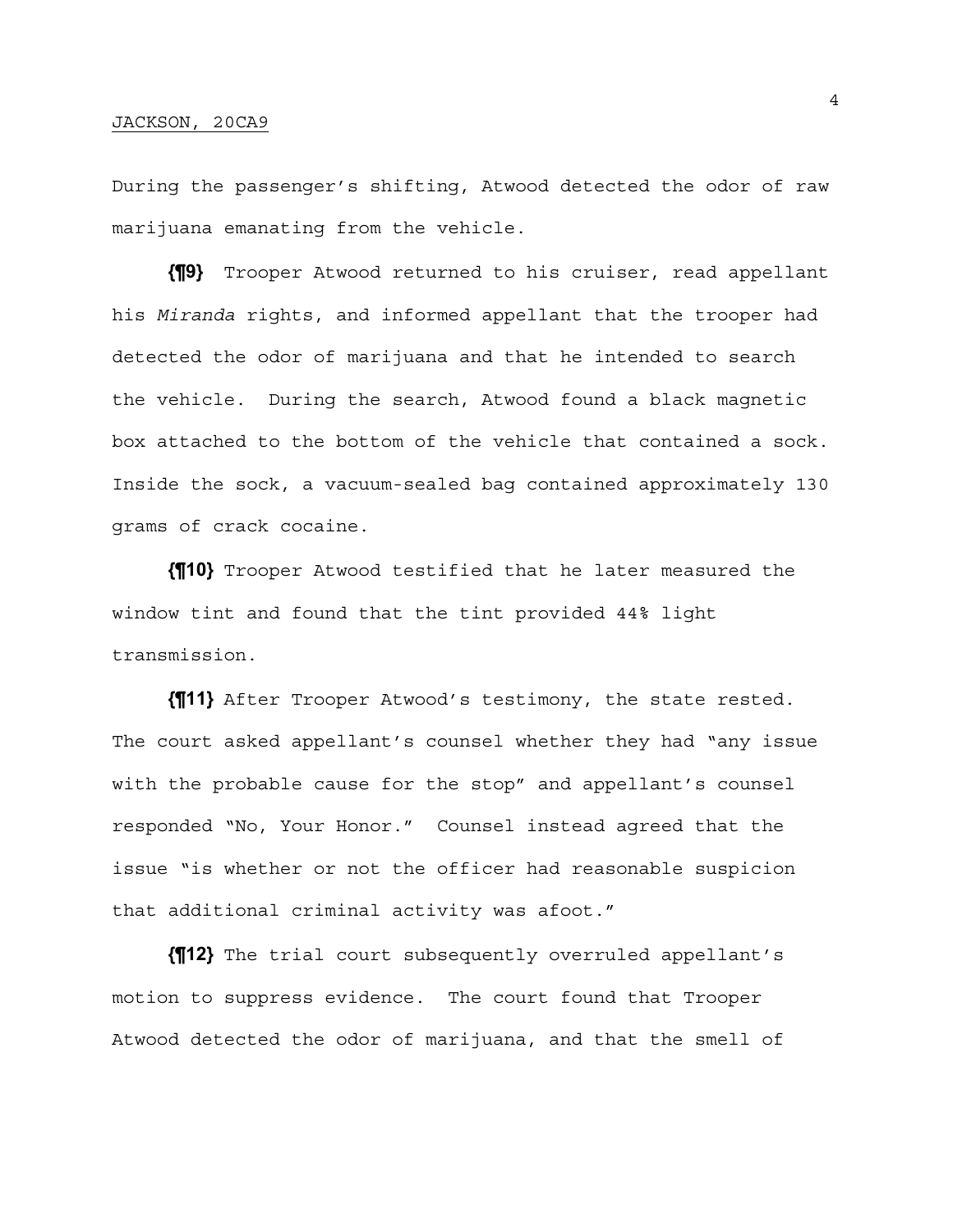marijuana gave Atwood probable cause to search appellant's vehicle.

**{¶13}** On November 19, 2020, appellant entered a no-contest plea to cocaine possession. The trial court found appellant guilty of cocaine possession, dismissed the remaining counts and specifications, and sentenced appellant to serve eight years in prison. This appeal followed.

I

**{¶14}** In his sole assignment of error, appellant asserts that the trial court erred by overruling his motion to suppress the evidence discovered during the traffic stop. Appellant contends that (1) the trooper did not have reasonable suspicion to stop the vehicle for a window-tint violation, and (2) even if the trooper had reasonable suspicion to stop the vehicle for a window-tint violation, the trooper impermissibly expanded the scope of the stop. Appellant argues that the trooper did not have reasonable suspicion that criminal activity was afoot so as to justify the expanded scope of the stop.

**{¶15}** Appellate review of a trial court's ruling on a motion to suppress evidence involves a mixed question of law and fact. *E.g., State v. Castagnola*, 145 Ohio St.3d 1, 2015-Ohio-1565, 46 N.E.3d 638, ¶ 32; *State v. Burnside*, 100 Ohio St.3d 152, 2003-

5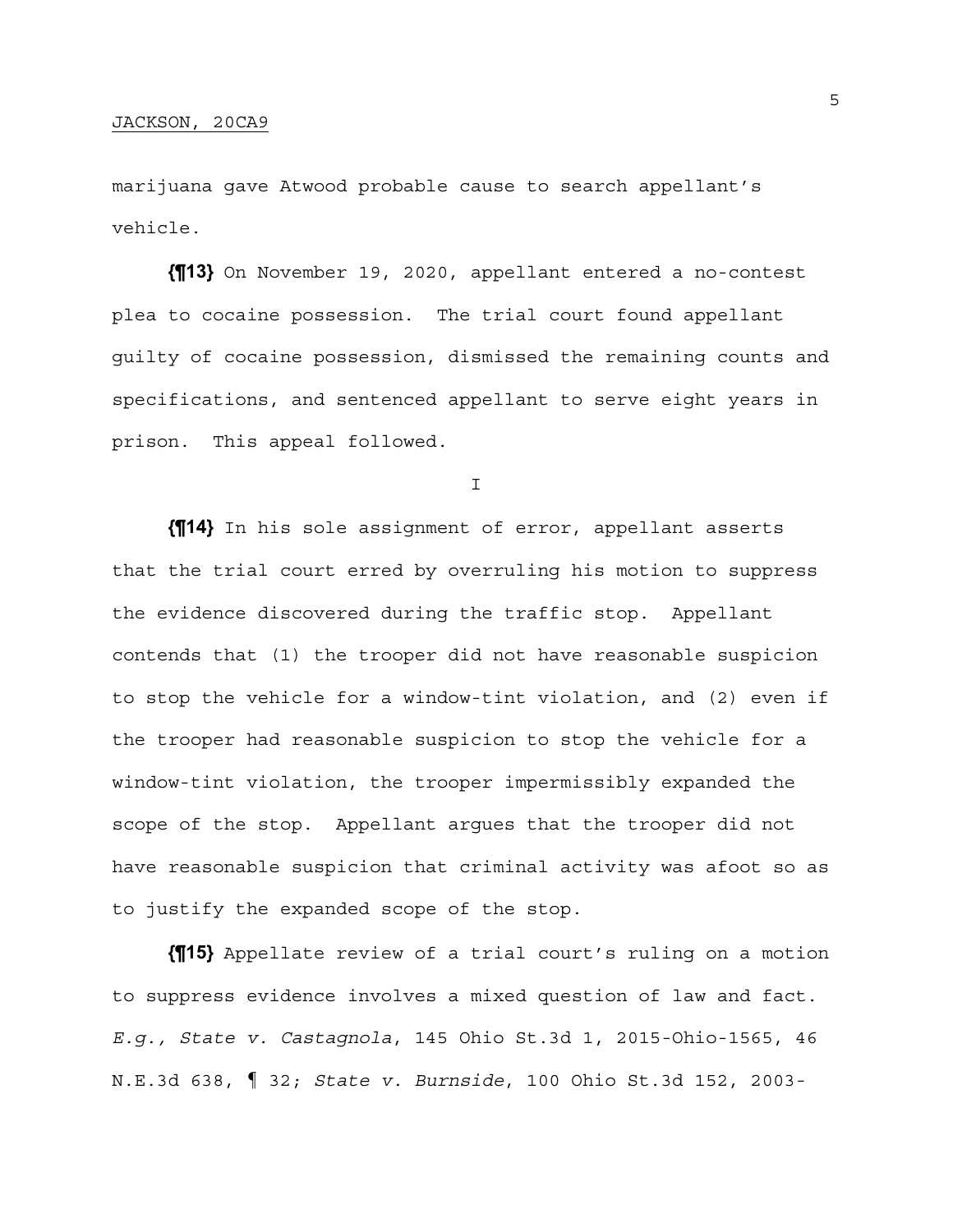Ohio-5372, 797 N.E.2d 71, ¶ 8; *State v. Moore*, 2013-Ohio-5506, 5 N.E.3d 41 (4th Dist.), ¶ 7. Appellate courts thus "'must accept the trial court's findings of fact if they are supported by competent, credible evidence.'" *State v. Leak*, 145 Ohio St.3d 165, 2016-Ohio-154, 47 N.E.3d 821, ¶ 12, quoting *Burnside* at ¶ 8. Accepting those facts as true, reviewing courts "'independently determine as a matter of law, without deference to the conclusion of the trial court, whether the facts satisfy the applicable legal standard.'" *Id.*, quoting *Burnside* at ¶ 8.

**{¶16}** The Fourth and Fourteenth Amendments to the United States Constitution, as well as Section 14, Article I of the Ohio Constitution, protect individuals against unreasonable governmental searches and seizures. *Delaware v. Prouse*, 440 U.S. 648, 662, 99 S.Ct. 1391, 1400, 59 L.Ed.2d 660 (1979); *State v. Gullett*, 78 Ohio App.3d 138, 143, 604 N.E.2d 176 (1992). "[S]earches [and seizures] conducted outside the judicial process, without prior approval by judge or magistrate, are per se unreasonable under the Fourth Amendment—subject only to a few specifically established and well-delineated exceptions." *Katz v. United States*, 389 U.S. 347, 357, 88 S.Ct. 507, 514, 19 L.Ed.2d 576 (1967); *State v. Roberts*, 110 Ohio St.3d 71, 2006- Ohio-3665, 850 N.E.2d 1168, ¶ 98. "Once a warrantless search is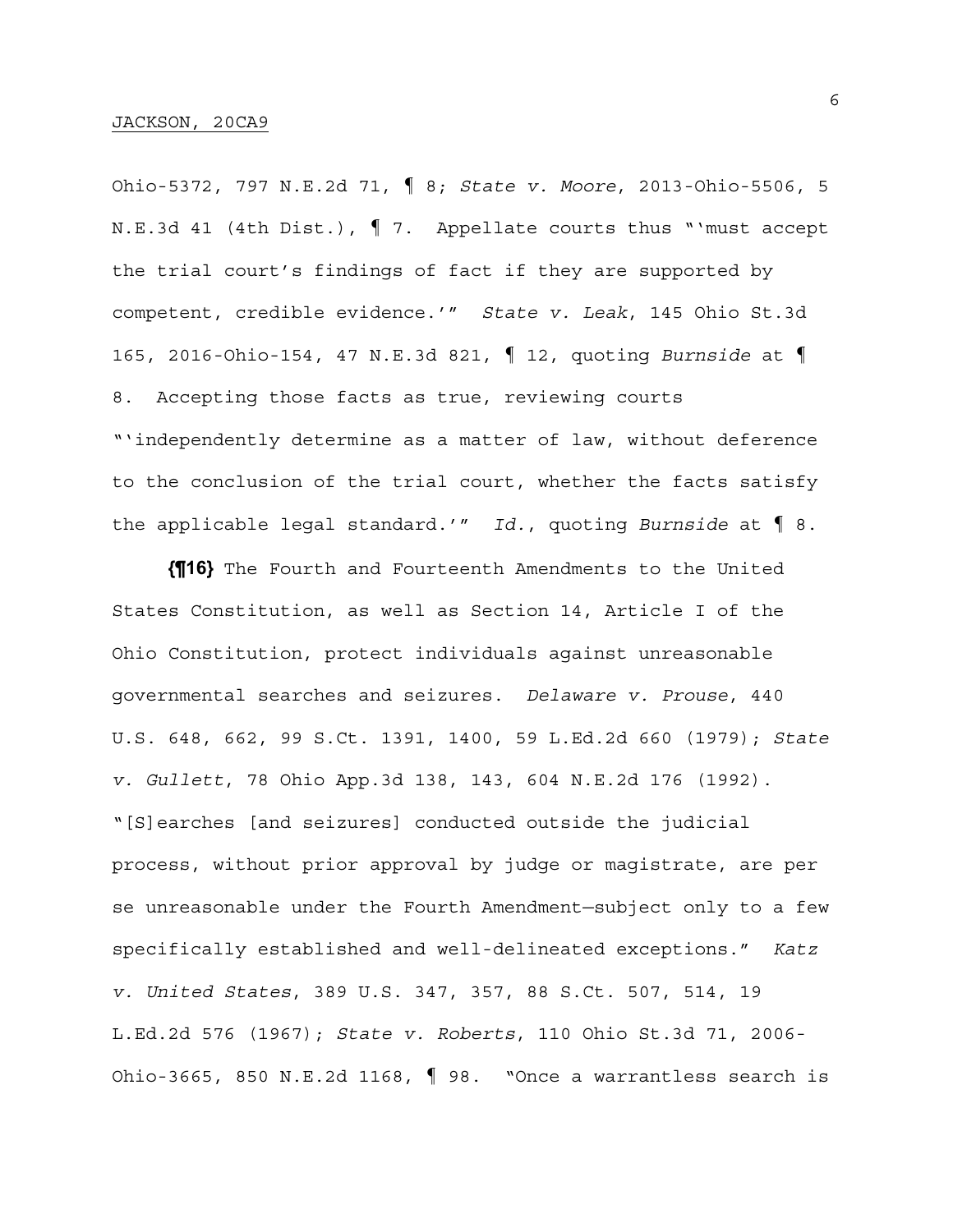#### JACKSON, 20CA9

established, the burden of persuasion is on the state to show the validity of the search." *Xenia v. Wallace*, 37 Ohio St.3d 216, 218, 524 N.E.2d 889 (1988) (citation omitted).

**{¶17}** A traffic stop initiated by a law enforcement officer constitutes a seizure within the meaning of the Fourth Amendment. *Whren v. United States*, 517 U.S. 806, 809–810, 116 S.Ct. 1769, 135 L.Ed.2d 89 (1996). Thus, a traffic stop must comply with the Fourth Amendment's general reasonableness requirement. *Id.* An officer's decision to stop a vehicle is reasonable when the officer has probable cause or reasonable suspicion to believe that a traffic violation has occurred. *Id.*  at 810 (citations omitted); *accord State v. Mays*, 119 Ohio St.3d 406, 2008-Ohio-4539, 894 N.E.2d 1204, ¶ 23; *Dayton v. Erickson*, 76 Ohio St.3d 3, 11–12, 665 N.E.2d 1091 (1996). Law enforcement officers also may stop a vehicle if they have reasonable suspicion "that criminal activity '"may be afoot."'" *United States v. Arvizu*, 534 U.S. 266, 273, 122 S.Ct. 744, 151 L.Ed.2d 740 (2002), quoting *United States v. Sokolow*, 490 U.S. 1, 7, 109 S.Ct. 1581, 104 L.Ed.2d 1 (1989), quoting *Terry v. Ohio*, 392 U.S. 1, 30, 88 S.Ct. 1868, 20 L.Ed.2d 889 (1968); *accord State v. Tidwell*, 165 Ohio St.3d 57, 2021-Ohio-2072, 175 N.E.3d 527, ¶ 19 (officer may "make an investigatory stop, including a traffic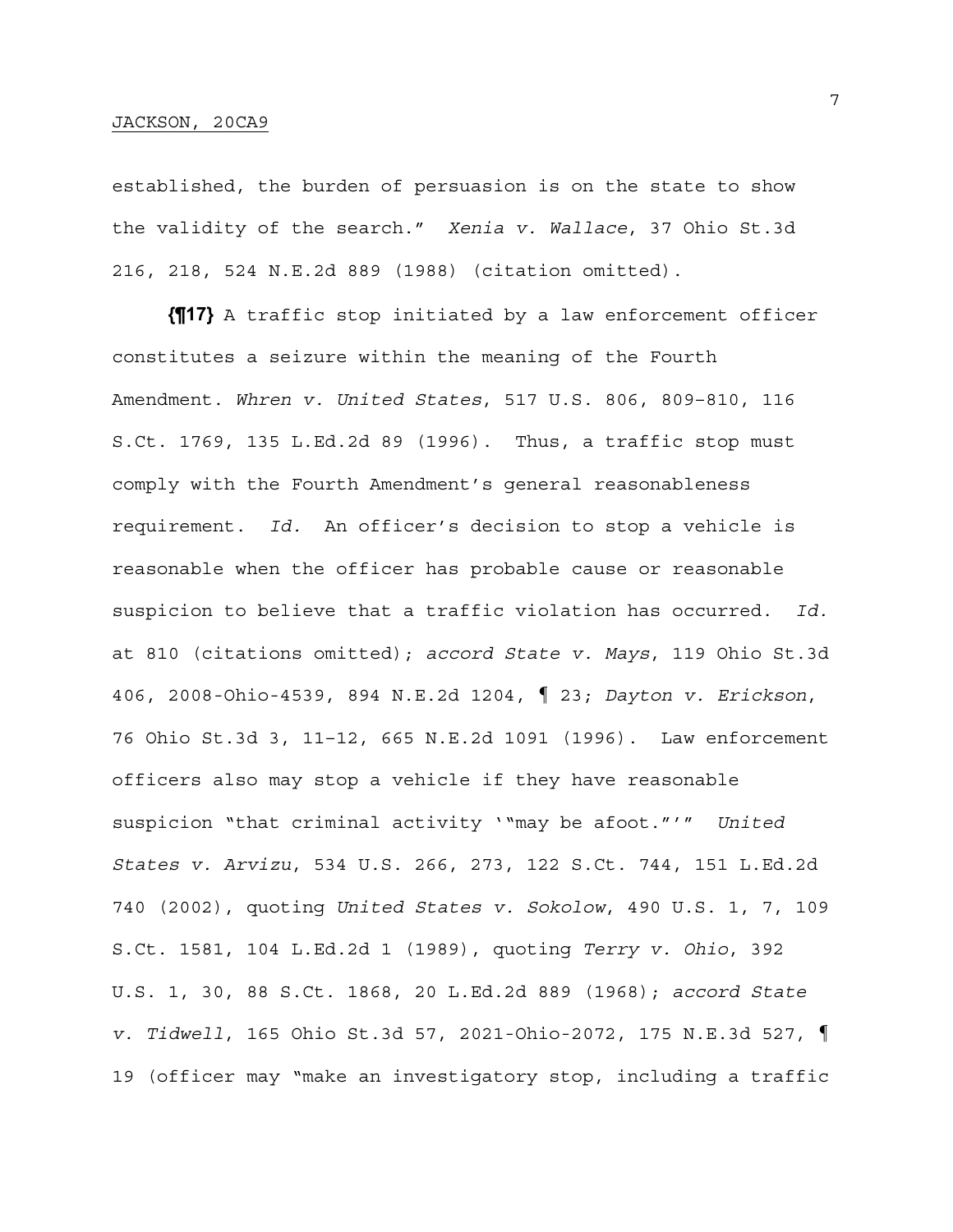stop, of a person if the officer has reasonable suspicion to believe that the person is or is about to be engaged in criminal activity").

**{¶18}** In the case sub judice, although appellant contends on appeal that the trooper lacked reasonable suspicion or probable cause to stop the vehicle, appellant chose not to contest the validity of the traffic stop during the suppression hearing. The trial court asked appellant's counsel about any issue with the vehicle stop, and counsel responded "No." In his posthearing brief, however, appellant challenged the lawfulness of the initial stop of his vehicle. We therefore question whether appellant properly preserved the issue for purposes of appellate review. *State v. Wintermeyer*, 158 Ohio St.3d 513, 2019-Ohio-5156, 145 N.E.3d 278, ¶ 19, citing *Wallace*, 37 Ohio St.3d at 218 (defendant may stipulate to, or narrow, the issues that trial court reviewing suppression motion must resolve and that "[a]rguments not made by the defendant at the suppression hearing are, therefore, deemed to have been waived").

**{¶19}** Nevertheless, we believe that Trooper Atwood articulated sufficient facts that gave him reasonable suspicion or probable cause to stop appellant's vehicle. Atwood stated that the window tint appeared darker than the legal limit and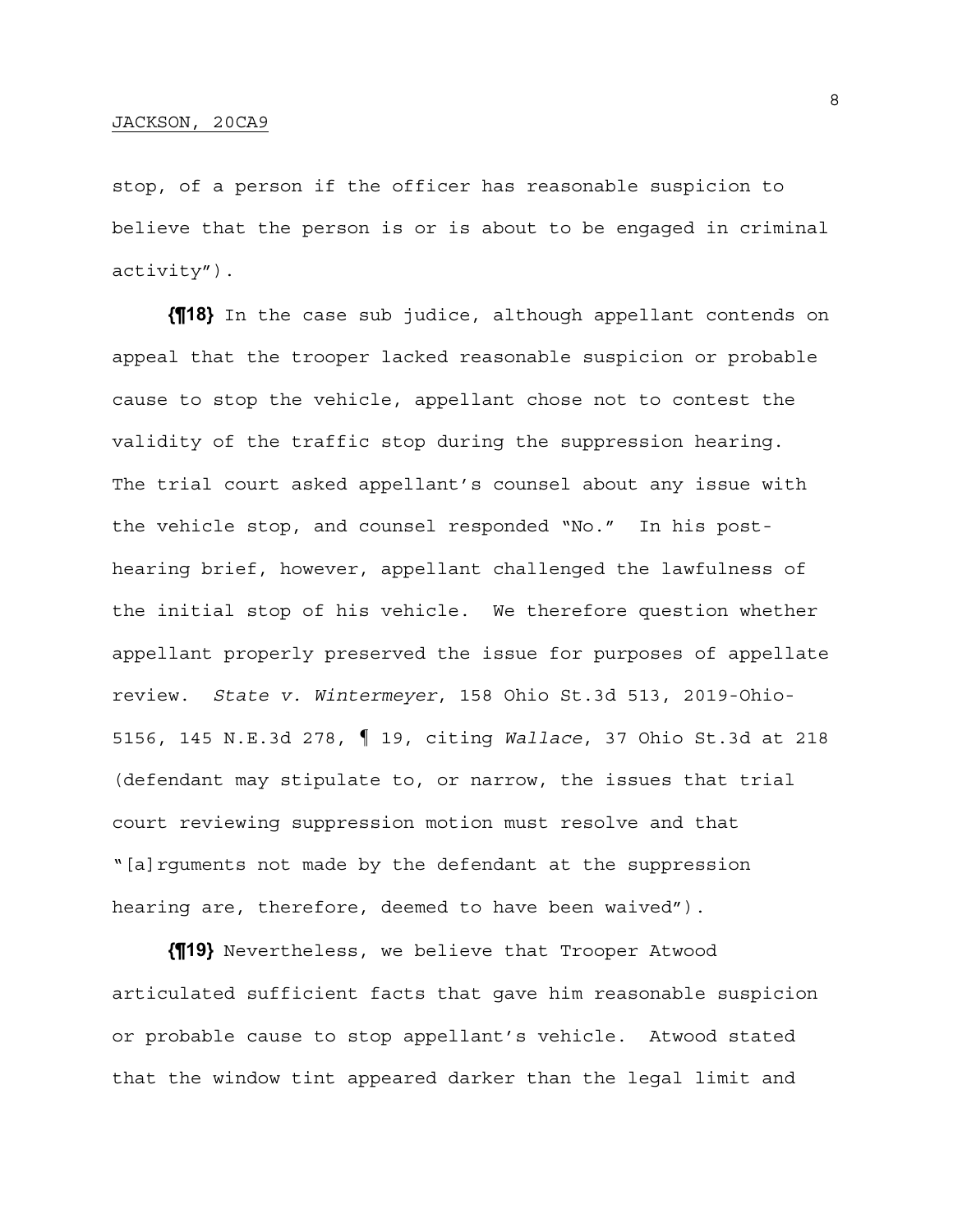that he noticed a defective brake light. Either of these factors gave Atwood reasonable suspicion or probable cause to believe that appellant violated Ohio law.<sup>1</sup> The trooper's stop, therefore, did not constitute an unconstitutional traffic stop. *E.g., State v. Hubbard*, 2d Dist. Montgomery No. 28941, 2021- Ohio-1740, ¶ 21 (holding "that a traffic stop for a suspected window-tint violation is lawful").

**{¶20}** Appellant next asserts that, even if the initial stop complied with the Fourth Amendment, Trooper Atwood violated the Fourth Amendment by expanding the scope of the stop. Appellant argues that Atwood had no reason to remove appellant from the vehicle, to conduct a pat-down search for weapons, to place appellant in the back of the cruiser, and then to search appellant's vehicle.

**{¶21}** It is well-established that the scope and duration of a routine traffic stop "must be carefully tailored to its underlying justification \* \* \* and last no longer than is necessary to effectuate the purpose of the stop." *Florida v. Royer*, 460 U.S. 491, 500, 103 S.Ct. 1319, 75 L.Ed.2d 229 (1983);

*See* Ohio Adm.Code 4501-41-03(A)(2) and (3) (permitting tinted windows so long as 70% of light passes through a windshield and 50% of light passes through the front side windows); R.C. 4513.071 (requiring passenger vehicles to have two red brake lights).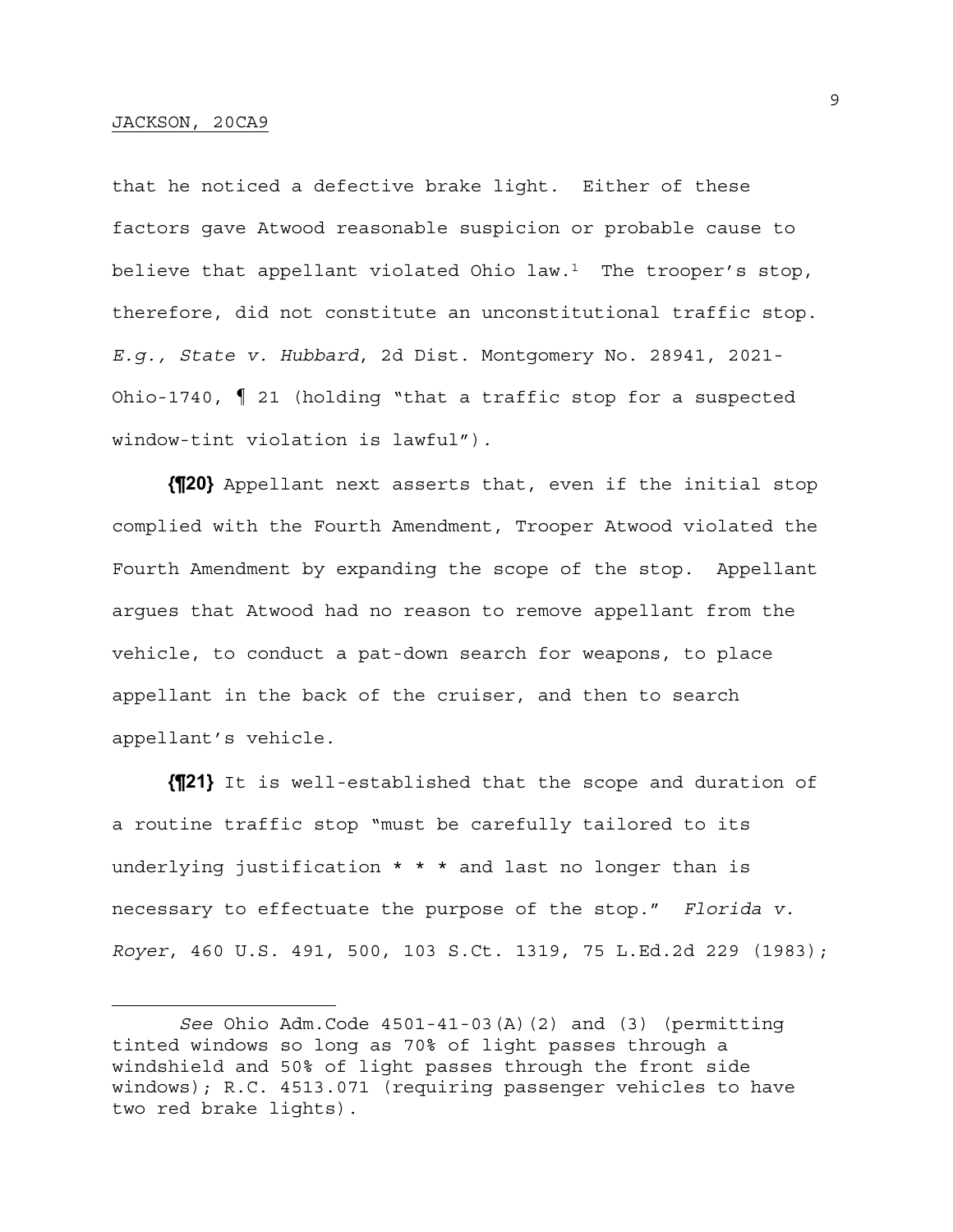*see also State v. Gonyou*, 108 Ohio App.3d 369, 372, 670 N.E.2d 1040 (6th Dist.1995). This rule is designed to prevent law enforcement officers from conducting "fishing expeditions" for evidence of a crime. *Sagamore Hills v. Eller*, 9th Dist. Summit No. 18495, 1997 WL 760693, \*2 (Nov. 5, 1997); *see also Fairborn v. Orrick*, 49 Ohio App.3d 94, 95, 550 N.E.2d 488 (2d Dist.1988) (the "mere fact that a police officer has an articulable and reasonable suspicion sufficient to stop a motor vehicle does not give that police officer 'open season' to investigate matters not reasonably within the scope of his suspicion").

**{¶22}** Thus, generally, "[w]hen a law enforcement officer stops a vehicle for a traffic violation, the officer may detain the motorist for a period of time sufficient to issue the motorist a citation and to perform routine procedures such as a computer check on the motorist's driver's license, registration and vehicle plates." *State v. Aguirre*, 4th Dist. Gallia No. 03CA5, 2003-Ohio-4909, ¶ 36, citing *State v. Carlson*, 102 Ohio App.3d 585, 598, 657 N.E.2d 591 (9th Dist.1995); *see also Rodriguez v. United States*, 575 U.S. 348, 355, 135 S.Ct. 1609, 1614, 191 L.Ed.2d 492 (2015) (part of officer's "mission" when conducting traffic stop is to check driver's license, determine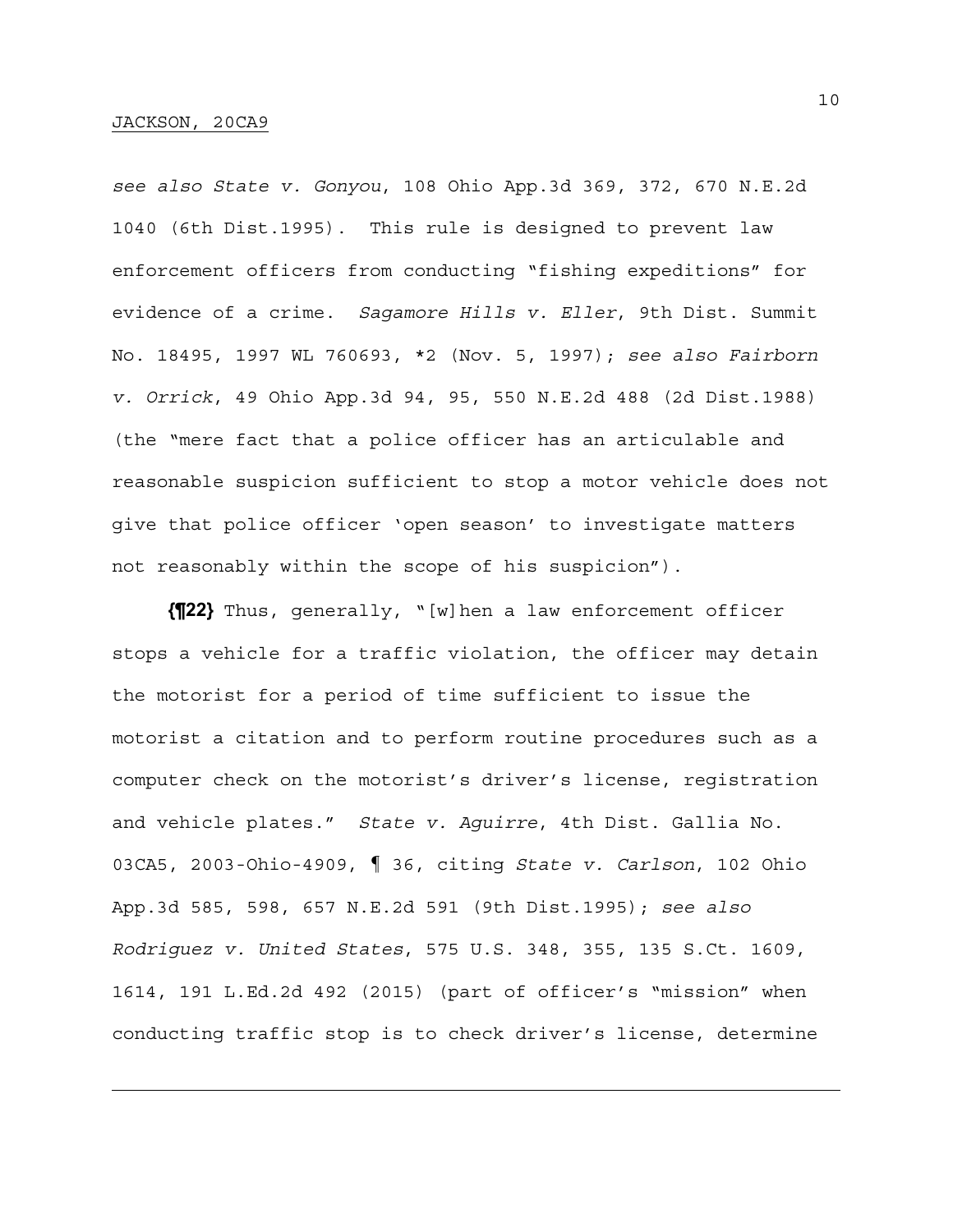whether outstanding warrants exist, and examine vehicle registration and automobile insurance documents). A traffic stop becomes "'unlawful if it is prolonged beyond the time reasonably required to complete th[e] mission' of issuing a ticket for the violation." *Rodriguez*, 575 U.S. at 350, quoting *Illinois v. Caballes*, 543 U.S. 405, 407, 125 S.Ct. 834, 160 L.Ed.2d 842 (2005). After "the reasonable \* \* \* time for issuing [a] citation has [elapsed], an officer must have a reasonable articulable suspicion of illegal activity to continue the detention." *State v. Ramos*, 155 Ohio App.3d 396, 2003-Ohio-6535, 801 N.E.2d 523, ¶ 13 (2d Dist.).

**{¶23}** Thus, "[a]n officer may expand the scope of the stop and may continue to detain the vehicle without running afoul of the Fourth Amendment if the officer discovers further facts which give rise to a reasonable suspicion that additional criminal activity is afoot." *State v. Rose*, 4th Dist. Highland No. 06CA5, 2006-Ohio-5292, ¶ 17, citing *State v. Robinette*, 80 Ohio St.3d 234, 240, 685 N.E.2d 762 (1997). As the *Robinette* court explained,

[w]hen a police officer's objective justification to continue detention of a person \* \* \* is not related to the purpose of the original stop, and when that continued detention is not based on any articulable facts giving rise to a suspicion of some illegal activity justifying an extension of the detention, the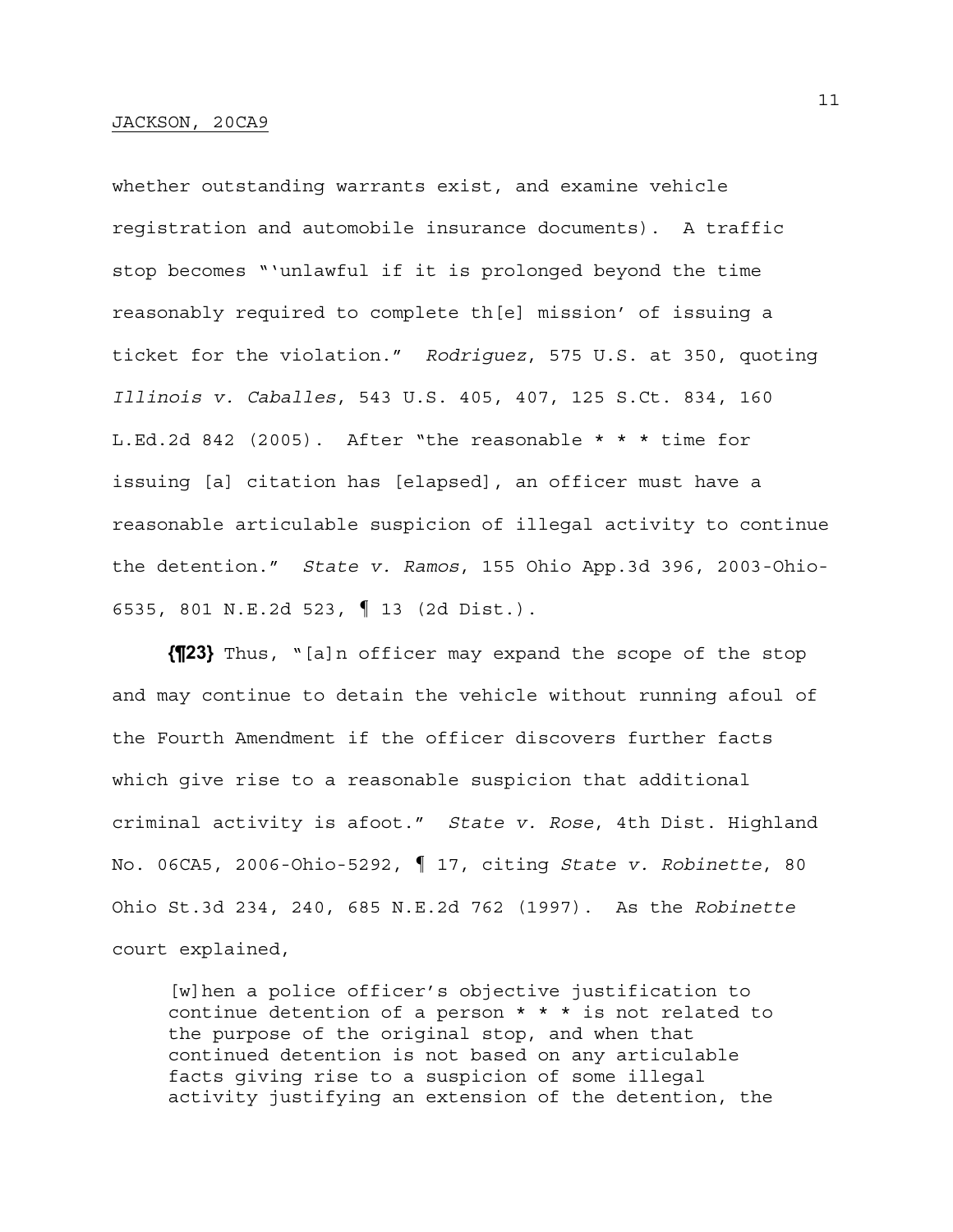continued detention to conduct a search constitutes an illegal seizure.

*Id.* at paragraph one of the syllabus.

**{¶24}** Conversely, "if a law enforcement officer, during a valid investigative stop, ascertains 'reasonably articulable facts giving rise to a suspicion of criminal activity, the officer may then further detain and implement a more in-depth investigation of the individual.'" *Rose* at ¶ 17, quoting *Robinette* at 241.

**{¶25}** We additionally observe that traffic stops in general are "especially fraught with danger to police officers." *Michigan v. Long*, 463 U.S. 1032, 1047, 103 S.Ct. 3469, 77 L.Ed.2d 1201 (1983). For this reason, a law enforcement officer who lawfully detains a motor vehicle for a traffic violation "may order the driver to get out of the vehicle without violating the Fourth Amendment's proscription of unreasonable searches and seizures." *Pennsylvania v. Mimms*, 434 U.S. 106, 111, fn.6, 98 S.Ct. 330, 54 L.Ed.2d 331 (1977); *accord State v. Brown*, 4th Dist. Ross No. 18CA3644, 2019-Ohio-1112, ¶ 15. Furthermore, an officer need not have any suspicion that criminal activity might be afoot before the officer may order a driver to exit the vehicle. *State v. Evans*, 67 Ohio St.3d 405, 408, 618 N.E.2d 162 (1993) (holding that "a *Mimms* order does not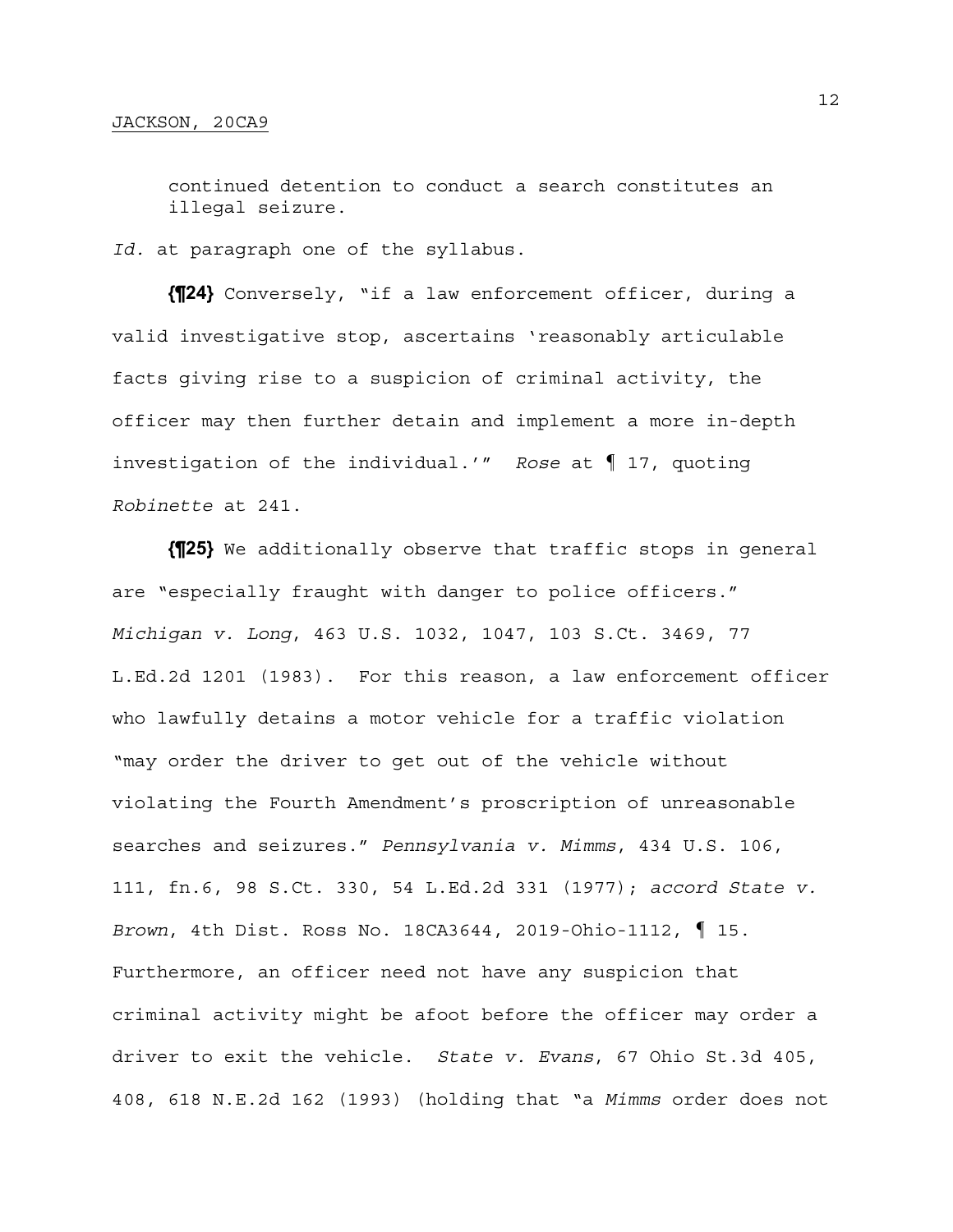have to be justified by any constitutional quantum of suspicion"). Instead, "[t]he government's 'legitimate and weighty' interest in officer safety \* \* \* outweighs the 'de minimis' additional intrusion of requiring a driver, already lawfully stopped, to exit the vehicle." *Arizona v. Johnson*, 555 U.S. 323, 330–31, 129 S.Ct. 781, 786, 172 L.Ed.2d 694 (2009), quoting *Mimms*, 434 U.S. at 110–111. Additionally, once the driver of a lawfully detained vehicle steps outside, the officer may conduct a limited pat-down search for weapons "if the officer reasonably concludes that the driver 'might be armed and presently dangerous.'" *Johnson*, 555 U.S. at 330–31, quoting *Mimms*, 434 U.S. at 112.

**{¶26}** In the case sub judice, we believe that the trial court correctly determined that the trooper's conduct did not violate the Fourth Amendment. First, under *Mimms* the trooper lawfully ordered appellant to exit the vehicle. At that time, the traffic stop had just begun and the trooper had yet to check appellant's driver's license or to check for outstanding warrants.

**{¶27}** After he asked appellant to exit the vehicle, Trooper Atwood performed a pat-down search and placed appellant in the cruiser. Even if Atwood lacked any valid reason for doing so,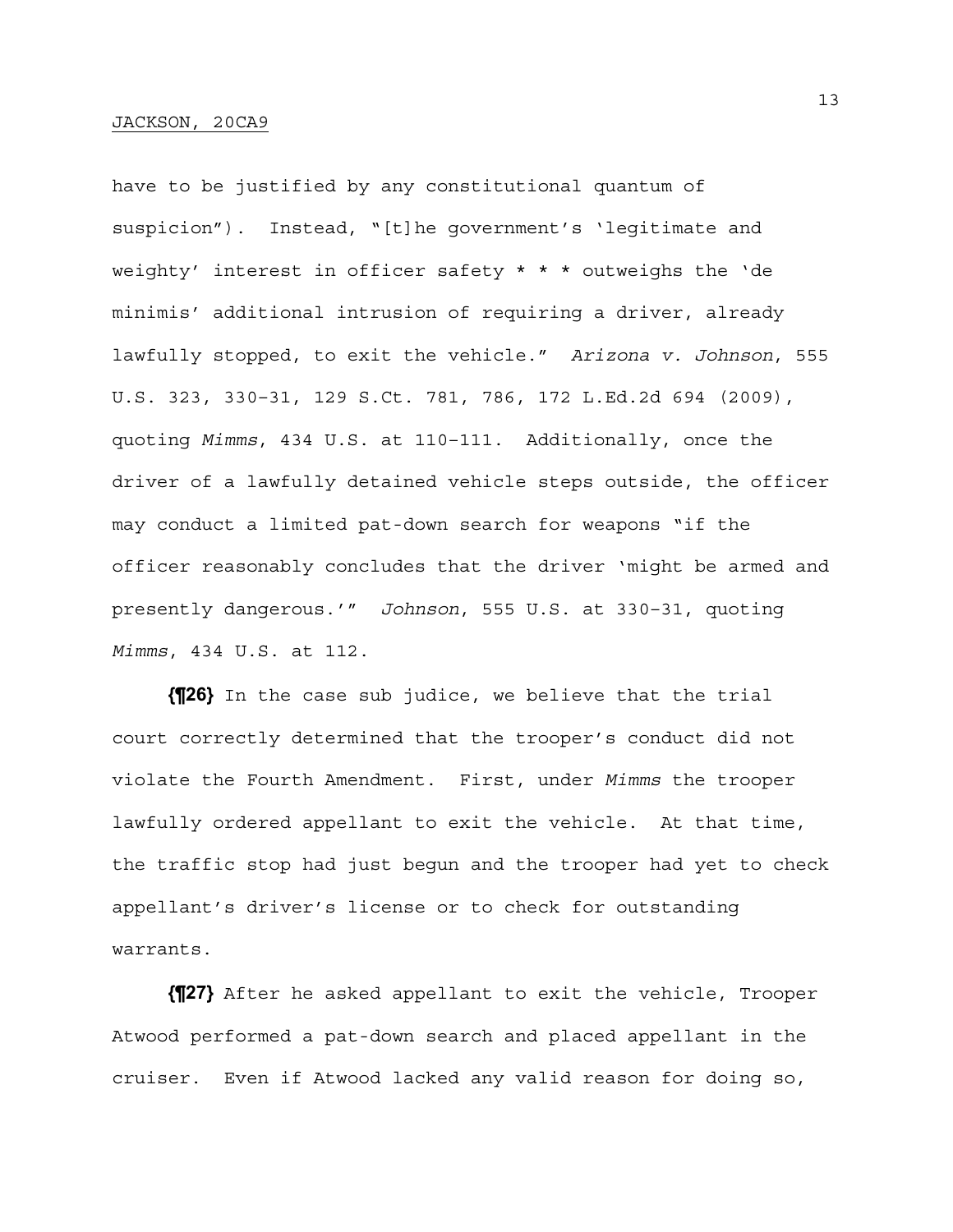no evidence was discovered during the pat-down search or in the cruiser after appellant exited.

**{¶28}** Immediately after he placed appellant in the cruiser, Trooper Atwood returned to appellant's vehicle to talk to the passenger and to obtain the passenger's identification. At that point, Atwood detected an odor of raw marijuana. When he detected the odor of raw marijuana, he had not yet completed the mission of the traffic stop or the routine procedures that accompany a traffic stop.

**{¶29}** Once Trooper Atwood detected the odor of raw marijuana, the trooper acquired probable cause to search appellant's vehicle. *E.g., State v. Moore*, 90 Ohio St.3d 47, 734 N.E.2d 804 (2000), syllabus ("[t]he smell of marijuana, alone, by a person qualified to recognize this odor, is sufficient to establish probable cause to conduct a search"); *State v. Brown*, 2d Dist. Montgomery No. 27377, 2017-Ohio-2880, ¶ 9 ("[a]ny odor of marijuana emanating from a legally stopped vehicle creates probable cause to believe that a violation of the law has occurred"). The trooper, therefore, did not unlawfully expand the scope of the stop by searching appellant's vehicle.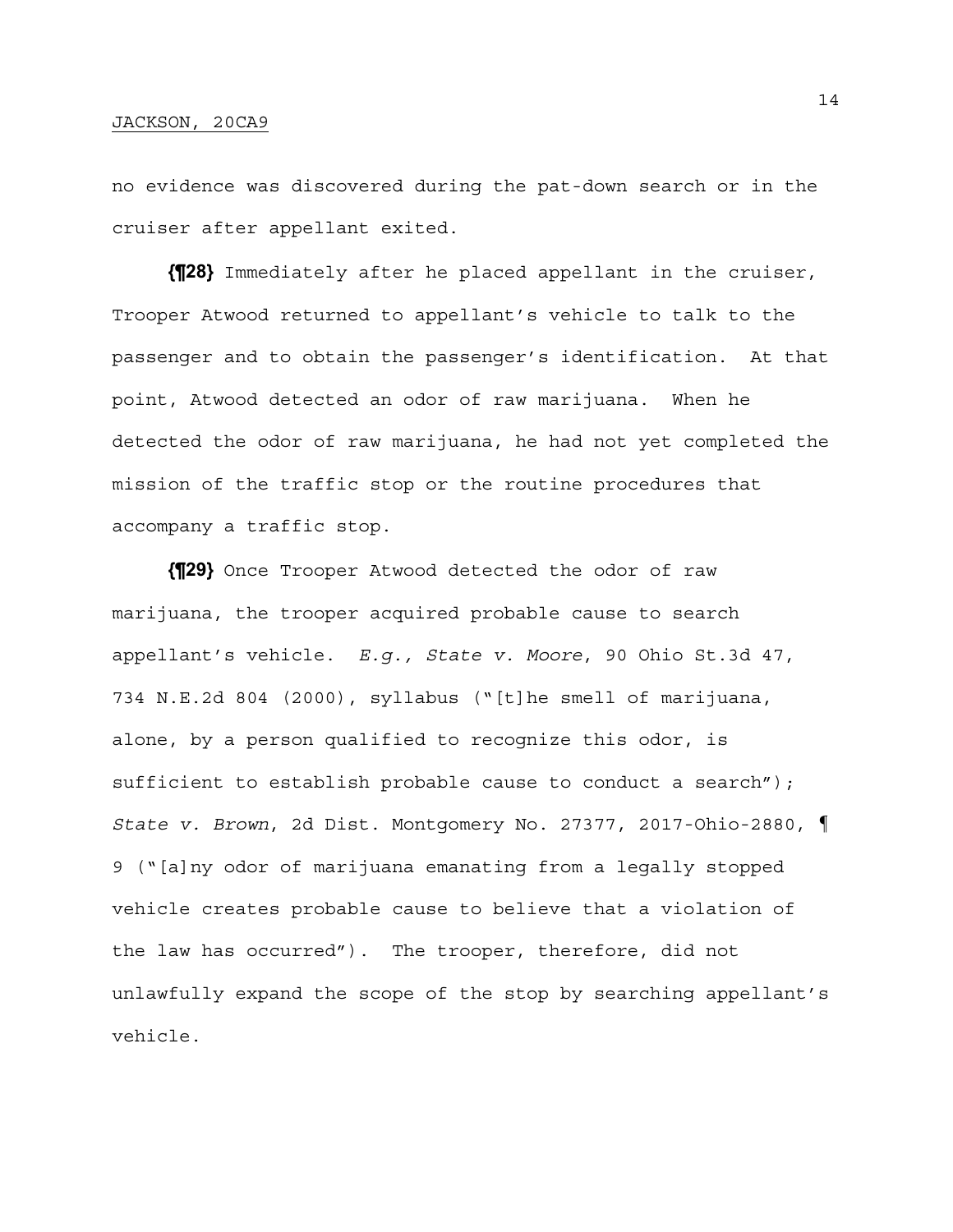**{¶30}** We note appellant's concern that Trooper Atwood should have used the on-site drug-detection dog rather than conduct a manual search of the vehicle. Appellant has not, however, cited any authority to support his assertion that law enforcement officers must use a drug-detection dog if the dog already is on site before the officers may manually search a vehicle. We further note that Trooper Atwood stated that he "never" uses the drug-detection dog once he detects the odor of marijuana. Additionally, a few other courts have rejected similar challenges. *See State v. Ivery*, 11th Dist. Lake No. 2011-L-081, 2012-Ohio-1270, ¶ 29 (disagreeing with defendant's assertion that officer should have used on-site drug-detection dog to check the vehicle for narcotics when officer's detection of odor of marijuana already established probable cause for search); *United States v. Moxley*, 229 F.3d 1154, 2000 WL 1234320, \*3 (6th Cir.2000) (when officer already had probable cause to search vehicle "[t]he result of the dog-sniff merely added icing to the proverbial cake"); *see also United States v. Davis*, 430 F.3d 345, 365-67 (6th Cir. 2005) (Sutton, J., concurring in part and dissenting in part) (citing litany of cases that support "a near universal recognition that a drug-sniffing dog's failure to alert does not necessarily destroy probable cause"); *United*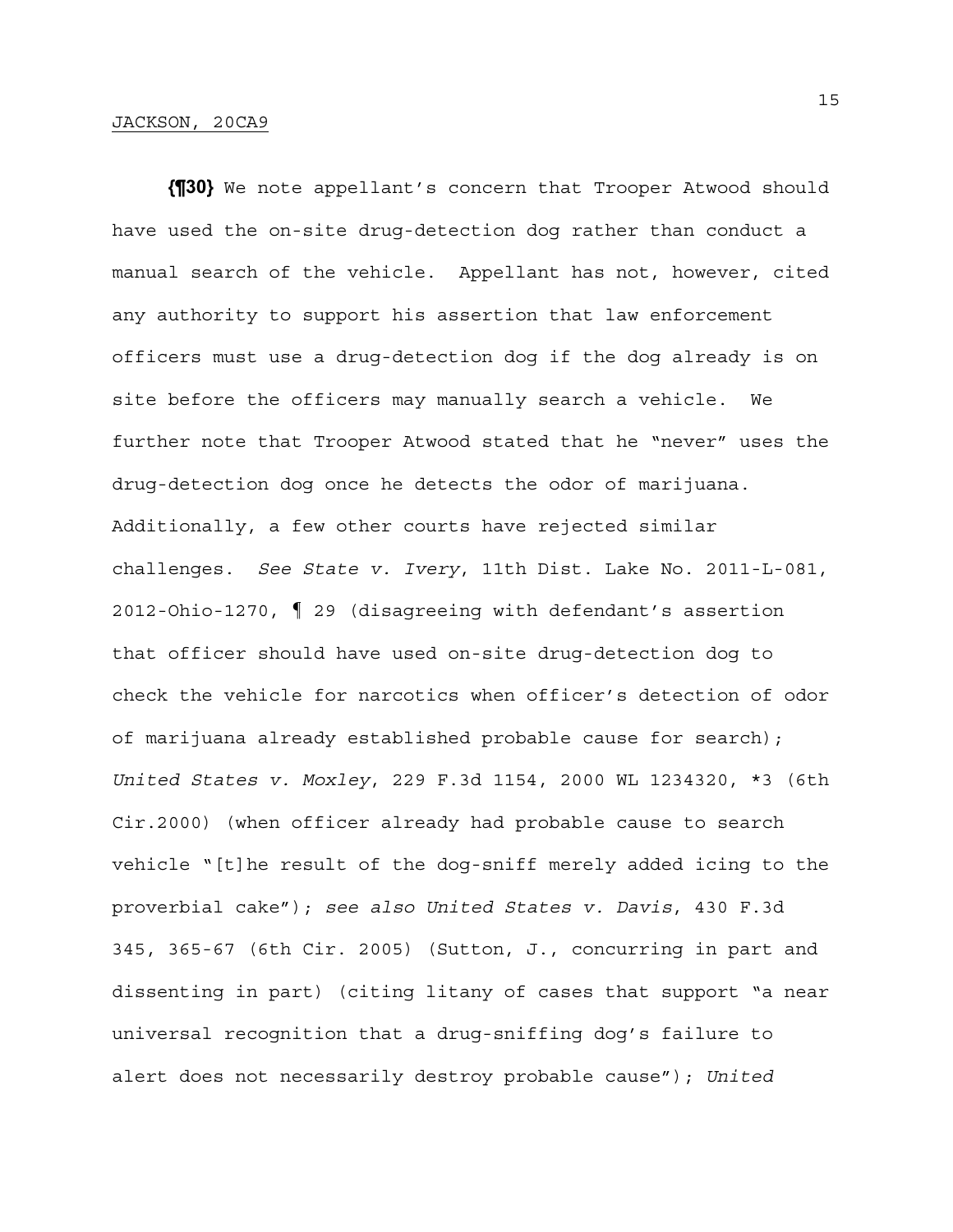*States v. Frost*, 999 F.2d 737, 744 (3d Cir.1993) ("When one includes both the fact that the drug sniffing dog did not alert to the suitcase and the fact that drug couriers often mask the scent of drugs in suitcases so that a drug sniffing dog will not alert, the failure to alert to the suitcase is not inconsistent with the substantial probative thrust of information which [the officer] did include [in the warrant].").

**{¶31}** Appellant also contends that Trooper Atwood's testimony that he smelled the odor of raw marijuana is not credible. We again note, however, that the trial court, sitting as the trier of fact, is in the best position to evaluate witnesses credibility during a suppression hearing. We therefore must accept the trial court's factual finding that the trooper detected the odor of marijuana so long as competent, credible evidence supports it.

**{¶32}** In the case sub judice, we believe that competent, credible evidence supports the trial court's finding that the trooper detected the odor of marijuana. The trooper explained that he received training in detecting the odor of raw marijuana and that he has "been involved in hundreds of cases where marijuana was present and confirmed to be marijuana." The trooper stated that he noticed the odor of raw marijuana while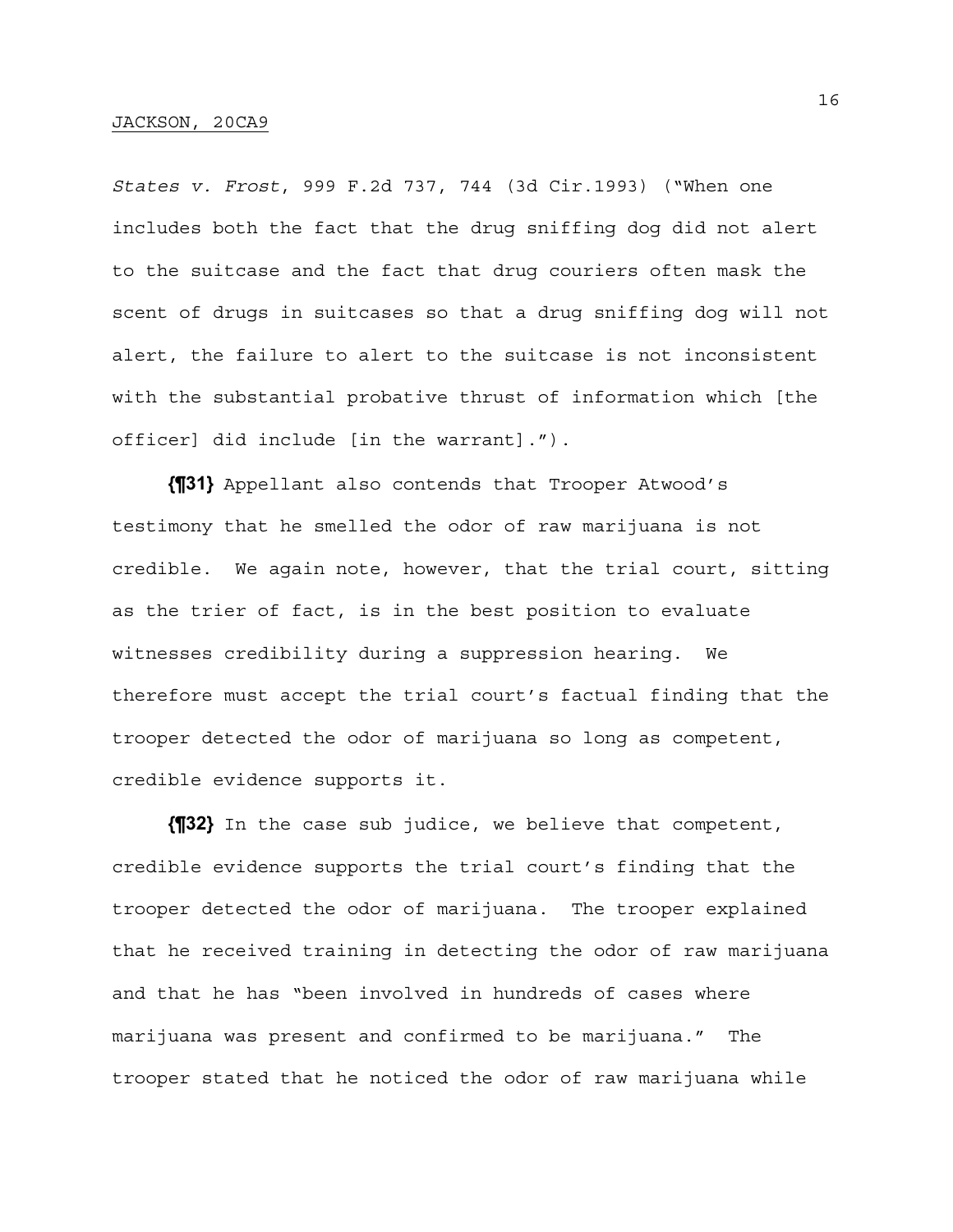## JACKSON, 20CA9

he spoke with the passenger after he placed appellant in the patrol cruiser. The trooper stated that he noticed the odor once the passenger started "to shift[] around in his seat" and that he again detected the odor when the passenger exited the vehicle.

**{¶33}** After appellant's counsel finished cross-examining Trooper Atwood about his testimony that he smelled the odor of raw marijuana, the trial court asked additional questions. The court asked whether the odor of raw marijuana could "linger." Atwood explained that it would depend upon "the amount and the \* \* \* \* quality of the marijuana."

**{¶34}** After our review, we believe that the foregoing testimony constitutes competent, credible evidence that the trooper detected the odor of raw marijuana. We do not find anything in the record to allow us to second-guess the trial court's credibility determination. *Ivery* at ¶ 28 (rejecting defendant's argument that officer's testimony that he recognized the odor of marijuana was not credible when trial court credited officer's testimony that he could identify the smell of marijuana "based on his training and experience"); *State v. Gonzales*, 6th Dist. No. WD–07–060, 2009–Ohio–168, ¶ 25 (reviewing court would not disturb trial court's finding that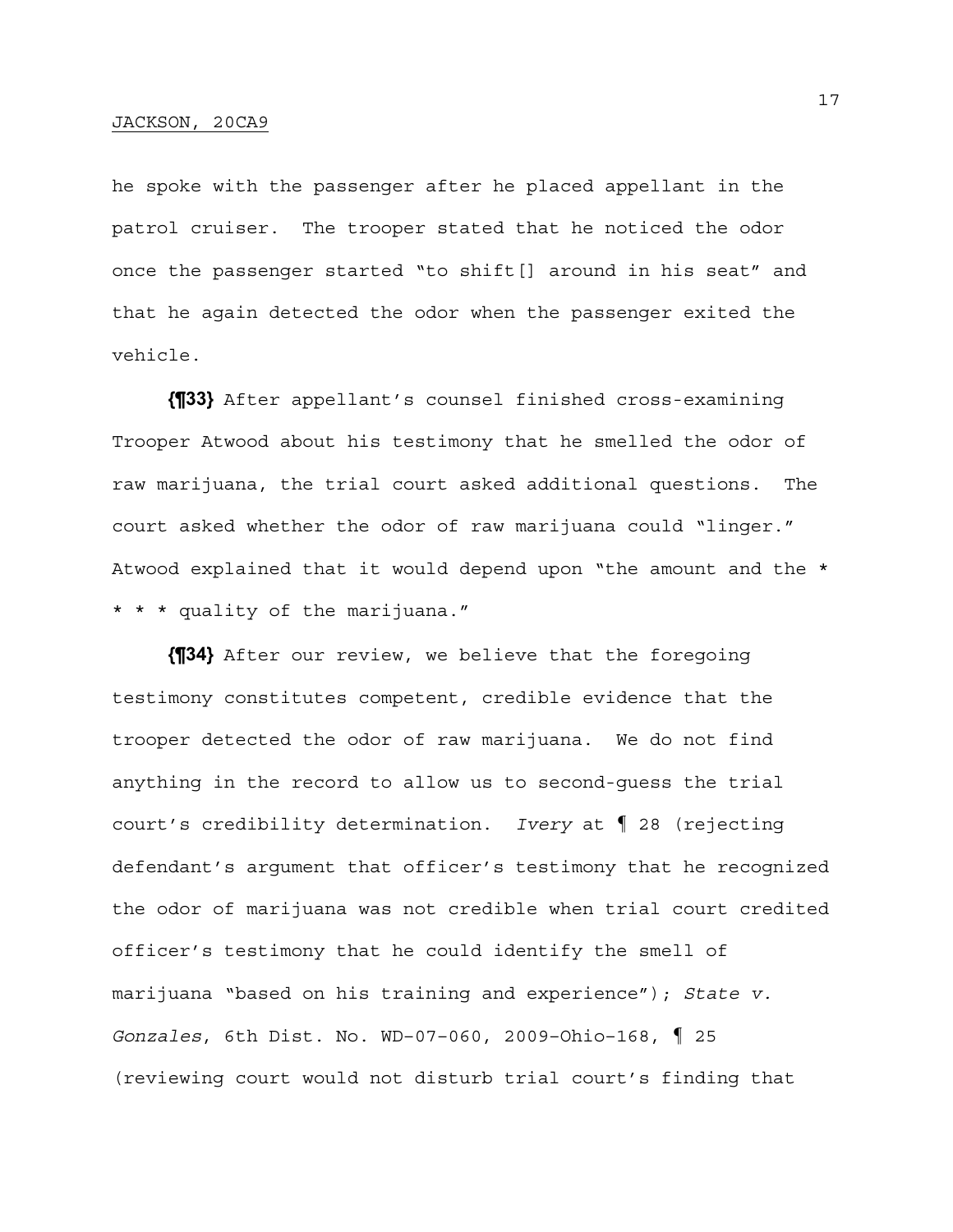officer was qualified and experienced in identifying the odor of marijuana).

**{¶35}** Furthermore, the fact that Trooper Atwood did not discover marijuana during the search of appellant's vehicle does not require the conclusion that the trooper lacked probable cause to search the vehicle based upon the odor of marijuana or that his testimony lacked credibility. *See generally United States v. Brown*, 250 F.3d 739, 2001 WL 274314, \*1 (5th Cir.2001), quoting *United States v. Reed*, 882 F.2d 147, 149 (5th Cir.1989) (finding it irrelevant "'that the substance eventually discovered in the vehicle was cocaine, and that no marihuana was ever found'"). Rather, courts that are determining whether probable cause exists must evaluate "the objective facts known to the officers at the time of the search," and may not consider "events that occurred after the search." *State v. Maddox*, 10th Dist. Franklin No. 19AP-72, 2021-Ohio-586, 168 N.E.3d 613, ¶ 16, citing *Smith v. Thornburg*, 136 F.3d 1070, 1075 (6th Cir. 1998); *accord Brown*, 250 F.3d 739, \*1, quoting *Reed*, 882 F.2d at 149 ("'the presence or absence of probable cause to search is not determined by what the search does or does not ultimately reveal'"); *In re O.N.*, 8th Dist. Cuyahoga No. 107850, 2019-Ohio-4159, ¶ 15 (rejecting argument that smell of marijuana cannot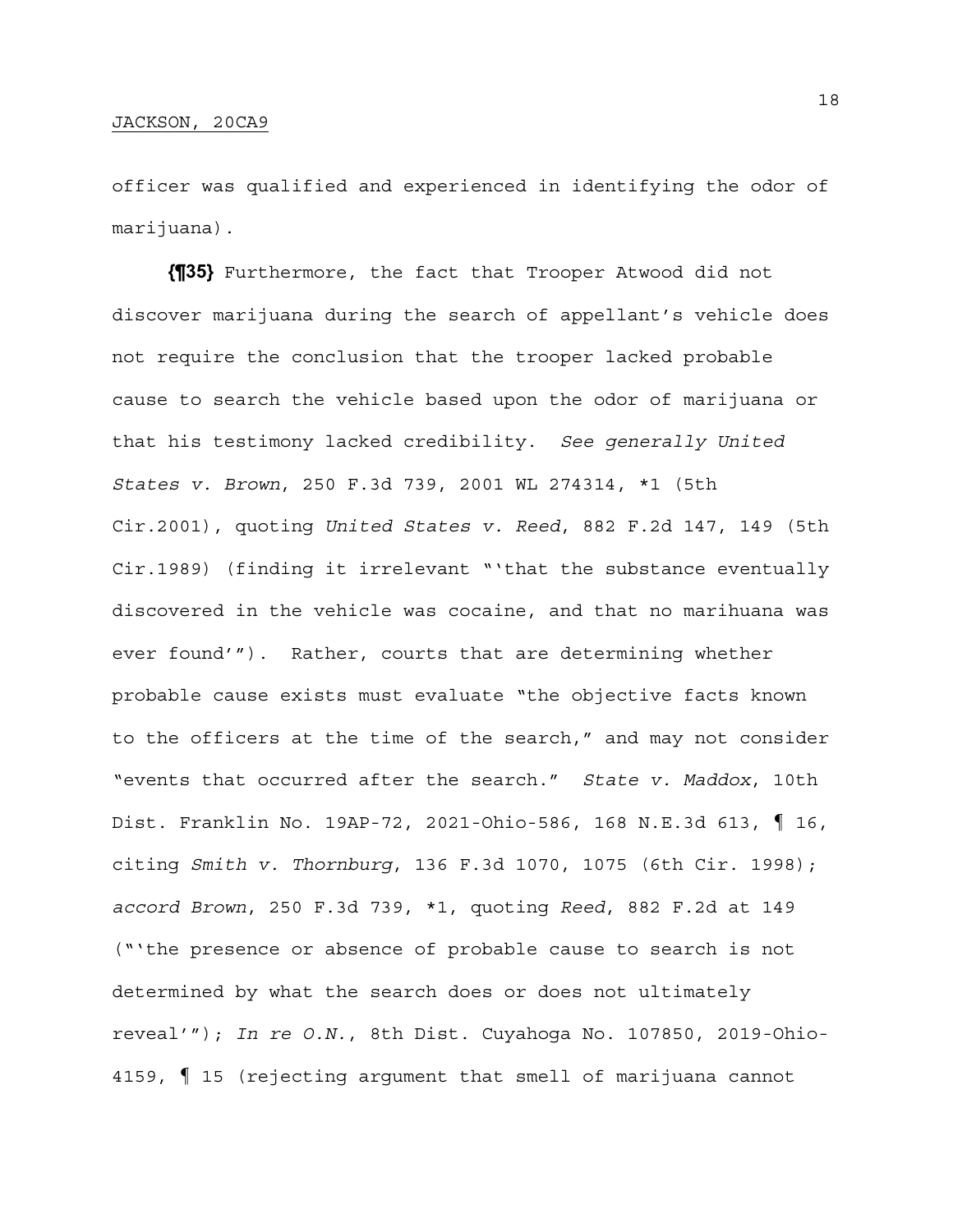give rise to probable cause to search vehicle when officers do not find marijuana during subsequent search); *State v. Richmond*, 8th Dist. Cuyahoga No. 105036, 2017-Ohio-2860, ¶ 18, quoting *Moore*, 90 Ohio St.3d at 50 (observing that *Moore* does not require "'additional factors to corroborate the suspicion of the presence of marijuana'"); *see also State v. Arnold*, 2d Dist. Clark No. 2001 CA 55, 2002-Ohio-1779, \*3 (Apr. 12, 2002) ("[t]he fact that no evidence of burnt marijuana was found in the vehicle is not determinative as *Moore* states that no additional factors other than the smell of the marijuana are needed for probable cause to conduct the search of a vehicle").

**{¶36}** Consequently, we do not agree with appellant that the trial court erred by overruling his motion to suppress the evidence discovered during the search of his vehicle.

**{¶37}** Accordingly, based upon the foregoing reasons, we overrule appellant's sole assignment of error and affirm the trial court's judgment.

JUDGMENT AFFIRMED.